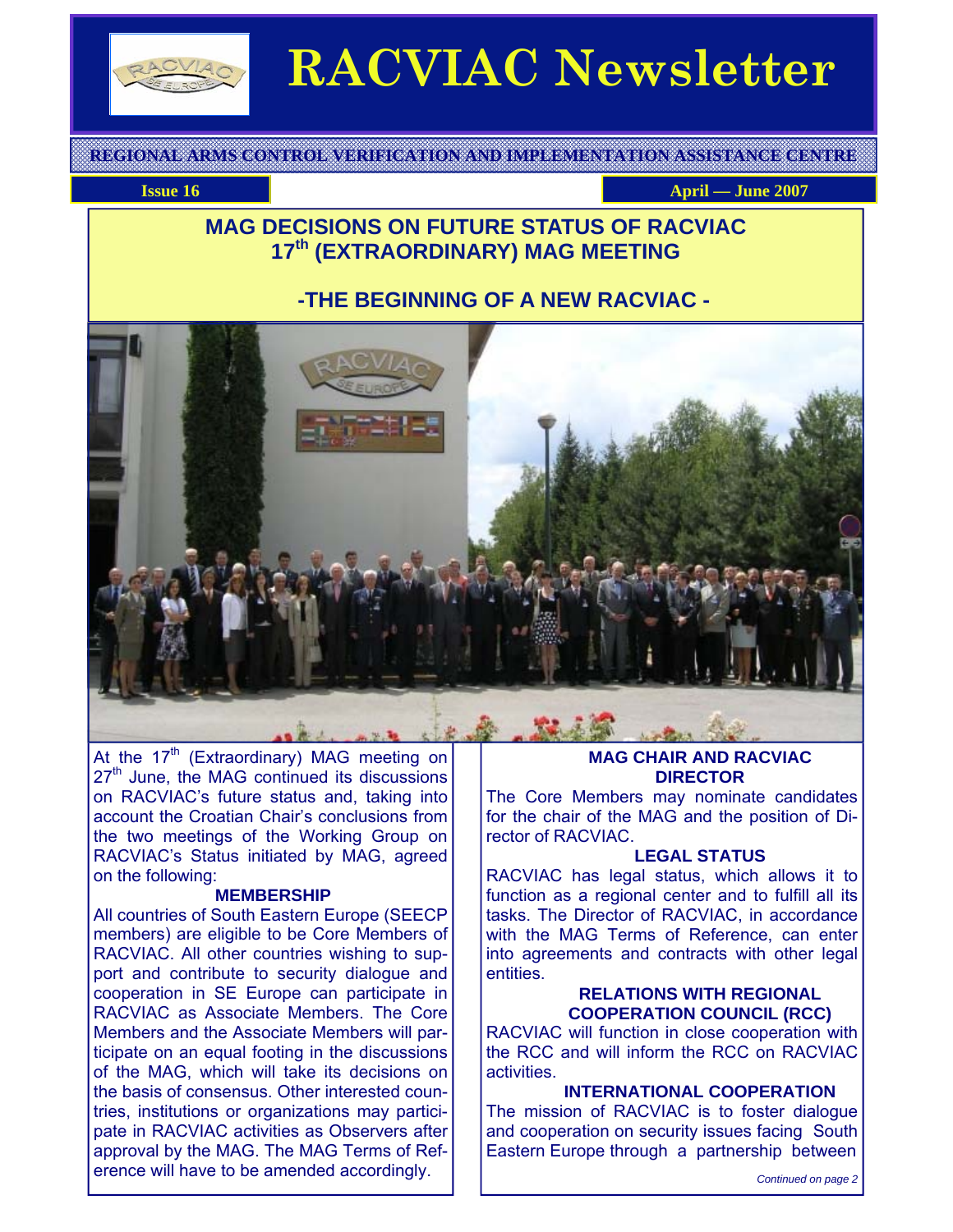the countries of the region and their international partners with a special focus on European and Euro-Atlantic integration. In this connection, RACVIAC facilitates strong practical cooperation with European Union, NATO, OSCE and other international organizations.

#### **SCOPE OF ACTIVITIES**

Security dialogue and security sector reform, as well as arms control, confidence and security building measures and defence conversion are core activities of RACVIAC. RACVIAC continues to explore cooperation with other partners on such issues as disarmament, non-proliferation, export control, counter – terrorism, combating international organized crime, integrated border management, and civil emergency planning, issues which deserve to be maintained as part of a wider regional security cooperation agenda. In preparing RACVIAC's program of activities, systematic consultation by RACVIAC with RAC-VIAC's main partners, such as NATO, the European Union, OSCE and bilateral partners is needed. RACVIAC will also foster dialogue with civil society, academia and opinion makers.

#### **RACVIAC STAFFING**

RACVIAC staffing is crucial for its ability to fulfill its functions adequately and in a credible way. RACVIAC's staff is expected to be able to contribute to the substantial development of the agreed priority areas and operational tasks. In proposing staff for secondment, member states should carefully select personnel well qualified to the specific tasks who meet the requirements of the job description including fluency in English. When required, the Director of RACVIAC may consult with the nations regarding the secondment of personnel in order to ensure that they fulfill the requirements for specific functions. After such consultation, the Director of RACVIAC is to take his decisions on staffing.

#### **RACVIAC FINANCING**

RACVIAC should have a stable financial basis to ensure its sustainability. RACVIAC's core budget, covering its "running costs", should be financed by its regional Core Members with effect from 1 January 2008. Associate Members should contribute to RACVIAC's program activities. International partners, organizations and donor countries could make a general financial contribution to RACVIAC's program/operational budget and/or support certain specific program activities.

Details concerning the RACVIAC financing are addressed in Annex A- Annual Contribution to the Core Budget of RACVIAC.

#### **RACVIAC NAME**

As RACVIAC's name is well known in the international community, "representing a brand", it would not be wise to change it. Rather, to clarify its broader mission, the following should be added to the name, on a separate line: "*Centre for Security Cooperation".* 

 During this meeting the MAG members elected the new Director of RACVIAC, Ambassador Nedžad HADŽIMUSIĆ, Ministry of Foreign Affairs of Bosnia and Herzegovina who will take over the position after the next MAG meeting in October in RACVIAC. Croatia has introduced the new RACVIAC Deputy Director and Chief of Staff, Col Vladimir SUPERINA.

*full Chairman`s Conclusions can be read on www.racviac.org/news/17th MAG Meeting*

## **Chairman's address to the MAG members**



"Dear MAG members,

On the eve of the seventeenth meeting of the group, allow me to share with you some of my thoughts regarding the topics of our forthcoming discussion.

Seven years after its establishment, RACVIAC is facing considerable changes in its structures and tasks, due to the new realities in Southeastern Europe. Where do these changes come from?

To begin with, one of the causes for these imminent changes is the firmly expressed intention of the states of our region to press on and continue our Euro Atlantic integration;

Secondly, it is the transformation of the Stability Pact in Southeastern Europe and the establishment of the Regional Cooperation Council, in which the regional states will be given the leading role;

Thirdly, it is the need for international cooperation and assistance among the countries of our region for solving similar or mutual problems on the road to carrying out reforms for further enhancing our adaptation in the conditions of the contemporary politico-military and economic situation in Europe. As an organization of proven merit, RACVIAC has served and will continue to serve in good faith the concepts of good neighborhood, regional security, arms control and the other fields of politico-military cooperation.

We are the ones who should instill new, fresh and more applicable ideas for the development of *Continued on page 3*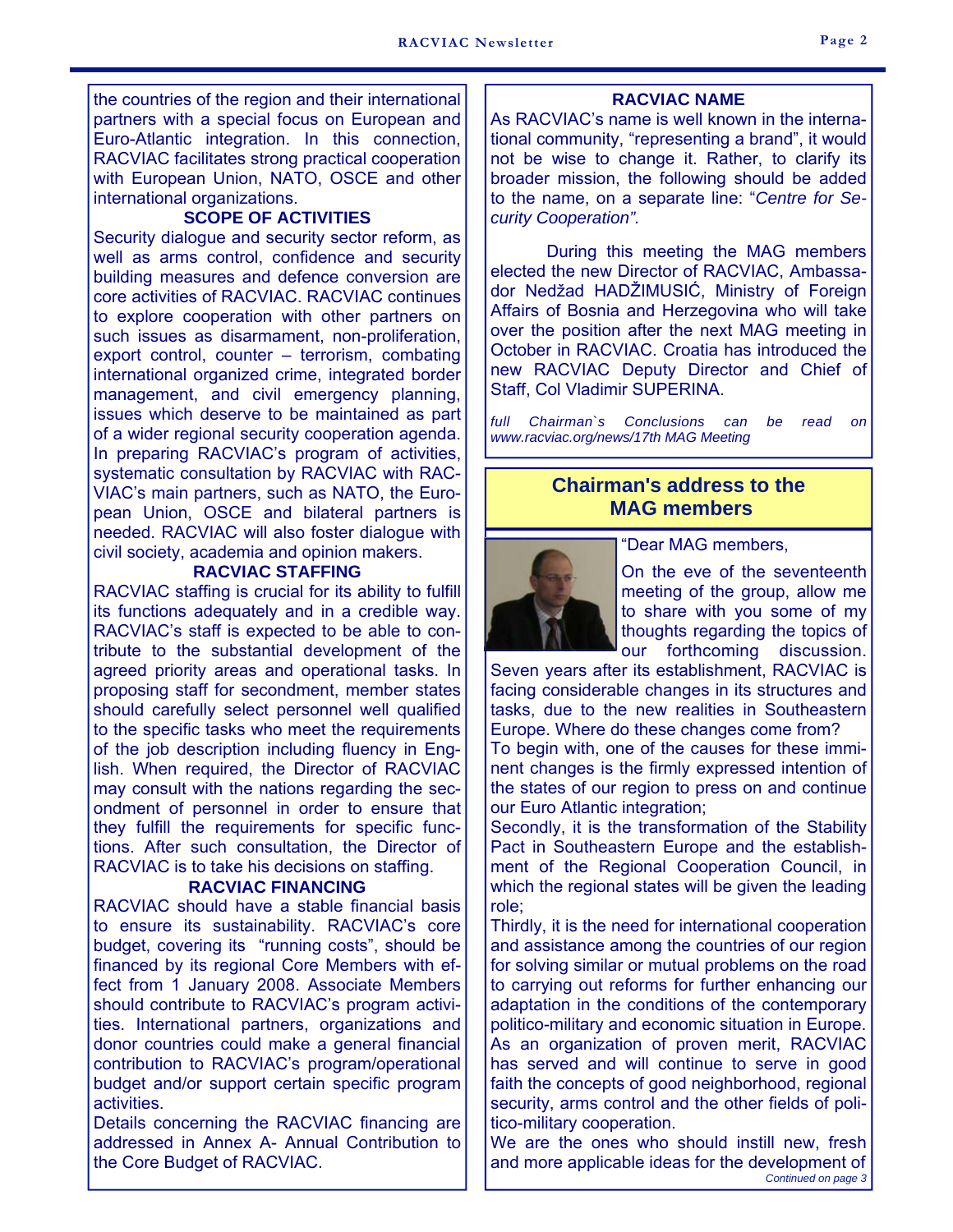the Center, who should make it more useful to its member-states.

You have already received the agenda of the meeting, together with countries comments and proposals and we will have the opportunity to discuss all of them. As a basis for discussion I am going to put drafts, prepared by RACVIAC Director. As you can see, we are facing questions that are of great importance for our discussion. It is my firm belief that as a result of our deliberations we will be able to reach consensus and to adopt the necessary decisions for the future of RACVIAC."

> *Mr. Yordan Bozhilov Director of International Cooperation Directorate, MoD Bulgaria MAG Chairperson*

## **Dayton Article IV Training Course in RACVIAC**

According to the RACVIAC programme 2007, the Training & Verification Division organized and executed the Course from 28 May to 08 June 2007.



The purpose of this Course was to prepare designated individuals to perform duties as inspectors and/or escorts regarding the Dayton Agreement, Article IV and to establish a common approach to the Agreement in order to ensure a mutual behavior of confidence and transparency during the performance of their tasks.

The Seminar was conducted in two phases, theoretical phase (28 May-01 June 2007) in Rakitje and practical phase (03-08 June 2007) in Serbia.

The Course Objectives were:

• To provide the participants with all necessary information about the DPA and especially for Article IV.

• To give to the participants the opportunity for practical training in the role of inspectors and escort in the frame of the DPA.

Twenty-two participants attended the Course from

Albania (1), Belgium (1), Bosnia and Herzegovina (5), Croatia (3), Germany (2), Montenegro (2), Serbia (4), Slovakia (1), Slovenia (1), Switzerland (1) and USA (1).

The seminar was conducted with the assistance of seven lecturers, coming from Bosnia and Herzegovina (2), Croatia (1), Italy (1), Serbia (1), UK (1) and OSCE (1).

RACVIAC conducted the Course for Dayton Article IV, in cooperation with OSCE for the thirteen time. The Course was conducted in English language with simultaneous translation to local languages in both phases.

The theoretical phase included the following topics:

- Information about OSCE and the history of Arms Control and the DPA
- Detailed analysis of the Article IV
- Syndicate work related to Article IV
- Overview of CFE Treaty and comparison to Dayton Article IV
- Preparation of the  $1<sup>st</sup>$  training inspection

During the practical phase the participants were divided into two teams and conducted two training inspections as inspection and escort teams and vice versa in two different OOI (Objects of Inspection) in Pozarevac and Kraljevo (Serbia) under the following procedures:

- Preparation of the inspection
- Execution of the Inspection
- **Debriefing**

The Course was proved to be successful by the participants` assessments given at the end of the event. Issues to be highlighted:

The invited lecturers covered the theoretical part of the Agreement in a satisfactory way. Their professionalism and experience were highly appreciated by the participants. Two lecturers, one from Bosnia & Herzegovina and one from Croatia, were present during the whole activity as observers.

Participants' interest and motivation were very high, probably due to the fact that most of them had low or no experience in arms control. During the practical phase, participants showed an exceptional professionalism performing their mission both as inspectors and escorts and demonstrated a remarkable cooperation, by which they approached the standards of a real inspection.

Generally, the participants were satisfied with the topics chosen. They suggested having in the future similar seminars, because it's important for the regional countries.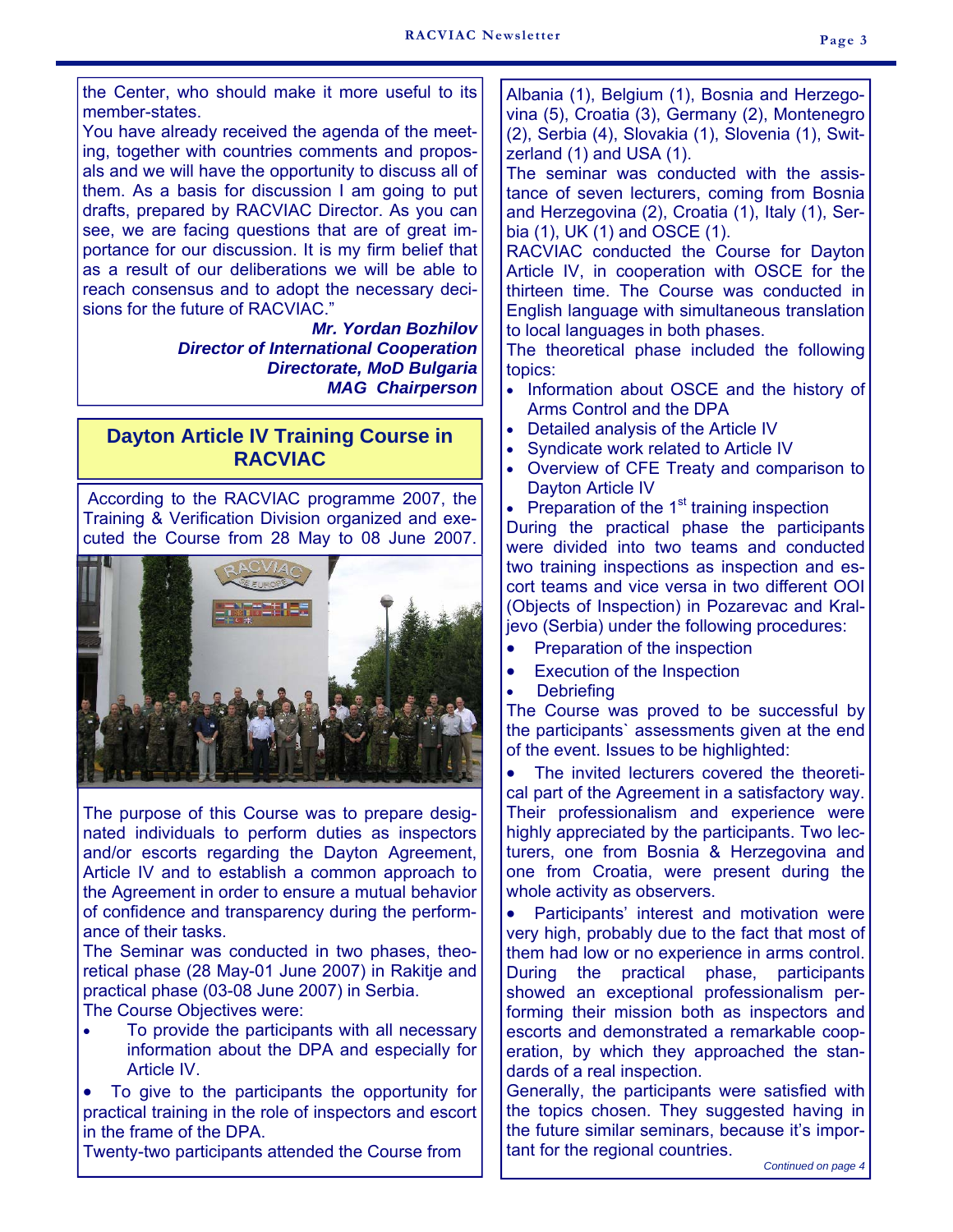The practical phase of the seminar was well-organized thanks to the preparation of the declared sites and the work of the local escorts, as well as the good and close cooperation between RACVIAC and the relevant MODs and Arms Control Agencies.

## **RACVIAC presentation at the Forum for Security Co-operation of the OSCE**

On May 2, 2007, MajGen Stergios PAPOTIS, Director of RACVIAC and LtCol Wolfgang WECHSELBERGER, P&L Officer for SEE, participated on the  $513<sup>th</sup>$  session of the Forum for Security Co-operation of the OSCE. This session took place at OSCE Headquarters in Vienna/Austria.

MajGen Stergios PAPOTIS, invited from the Croatian Chair of the Forum, Ambassador Vladimir MATEK, as a guest speaker made a presentation on the role and perspectives of RACVIAC, present and future, under the agenda item Security Dialogue of the Plenary Meeting.

The aim of the Security Dialogue is to provide a format for exchange of information with other international bodies on issues of international security. It represents an important component of Confidence and Security Building Measures under the Vienna Document 1999.

Major General PAPOTIS high-lighted the concept of RACVIAC' future role in view of the fact that the political and security situation in the region has changed significantly in the last years. He underlined successful role of RAC-VIAC in the region on AC issues and RAC-VIAC movement forward in a new area of SSR – developing a regional support networks and to concentrate know-how on Defence Conversion.



#### **Address of Mr. József BALI, State Secretary for Defence Policy, Hungarian MoD at ESDP seminar in RACVIAC**

The seminar on "European Security and Defence Policy'' Module 3, has been held in RACVIAC on 10 - 15 June 2007. The Module is a joint activity of The Ministry of Defense and the Ministry of Foreign Affairs and European Integration of the Republic of Croatia, the Ministry of Defense of the Republic of Hungary and RACVIAC.



The seminar was opened by Mr. Igor Pokaz, Assistant Minister for Defense Policy in the MOD of Croatia and the RACVIAC Director Major General Stergios Papotis. Mr József BALI, State Secretary for Defence Policy from the Ministry of Defence of the Republic of Hungary gave the Keynote speech, as follows:

"Ladies and Gentlemen, today I am pleased to speak to you, the participants of the ESDP Training Programme for Stabilisation and Association Process countries. I welcome the course. This module of the training programme has an important role to give a comprehensive overview on ESDP operations, on ESDP trainings and on the external relations of the European Union. I am confident that it will enable you to effectively work in this field and will contribute to your efforts in institution building in the field of security and defence.

The EU is more and more efficient in the field of crisis management, but obviously is not the only actor in such endeavour. It is essential that we coordinate and cooperate with other significant actors, international organizations and donor countries. During this week you will hear interesting, thought-provoking lectures on relations between the EU and other actors, *Continued on page 5*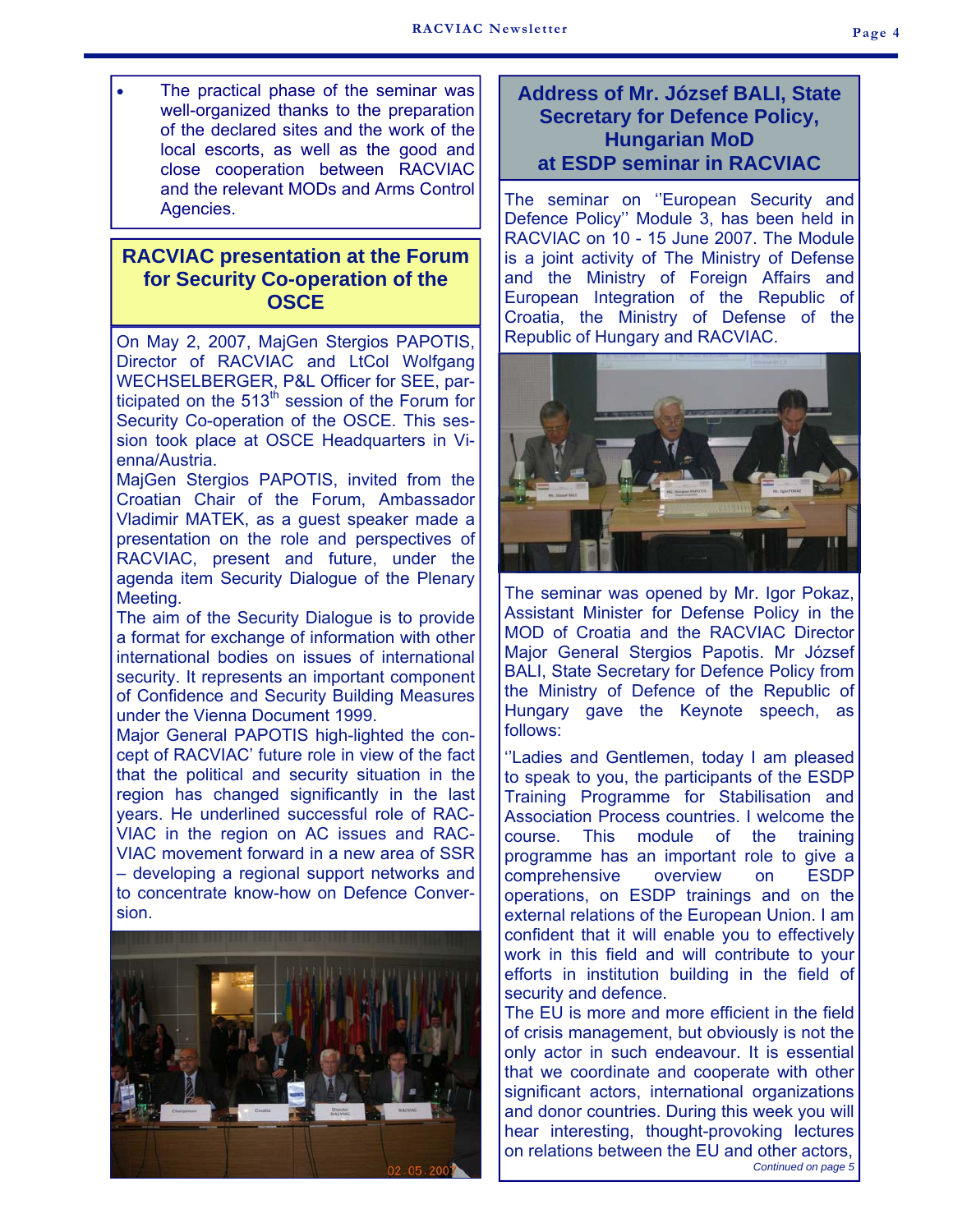such as NATO, the United States, the United Nations and the African Union. Since ESDP is relatively a young creature, it is of utmost importance to prepare more and more people to be aware of European security and defence issues, not only in the EU, but also in our neighbourhood. This course is being organized for this purpose as well. That is why you will hear useful lectures on the training system in the field of ESDP, and on the most important training actor, the European Security and Defence College. I am confident that this module will be beneficial

and will significantly contribute to the general ESDP-knowledge of this distinguished audience.'' *( extract from the speech)* 

*Full report can be read on: www.racviac.org/programme/S-6*

## **Seminar ''EU Code of Conduct on Arms Exports''**

RACVIAC Seminar on the "EU Code of Conduct on Arms Exports" took place from  $3<sup>rd</sup>$  to  $4<sup>th</sup>$  of May 2007 in Zagreb/Croatia. The aim of the seminar was to highlight the importance of the Code of Conduct on Arms Export in promoting international peace, security, and stability and with regard to the exchange of experiences between countries to create a common approach in this area.

The seminar objectives were the following:

• To inform country representatives about the international legal framework and criteria on arms exports and their relation with the EU Code of Conduct

• To clarify responsibilities of relevant bodies in the procedure of arms export control.

To share experiences of countries and define problems and difficulties in implementation of EU Code of Conduct on Arms Export

The seminar was designed for senior level representatives from ministries and agencies involved in Arms Export Control dealing with this issue. The participation and lecturers consisted as follows: Albania, Bosnia & Herzegovina, Bulgaria, Germany, Croatia, Latvia, Former Yugoslav Republic of Macedonia\*, Moldova, Montenegro, Netherlands, Portugal, Romania, Serbia, Slovenia, United Kingdom, also from EU and SIPRI. The proceedings were conducted in English and Croatian with simultaneous translation. The programme and all the administrative de-

tails were prepared and planned by RACVIAC and co-organizers from Germany according to the seminar outline. The seminar consisted of a combination of lectures, followed by question and answer sessions and case studies encouraged the participants to dialogue and sharing useful ideas and ways on aspects relative to Arms Export Control.



The participants found this an informative and interesting seminar. The general assessments regarding the achievements of the seminar were extremely positive and the lecturers were very professional on presenting the perspectives over the subject, all participants appreciating the discussions*.* 

*\*Turkey recognize Macedonia by its constitutional name* 

#### **RACVIAC at international symposium ''Humanitarian Demining 2007''**  *(Šibenik, Croatia 24-27 April 2007)*

This was the 4th Symposium in a series of meetings hosted by Croatia. The first concentrated on the achievements of CROMAC and CTRO and the second concentrated on machines. The third focused on metal detectors



and the fourth has returned again to machines. This time the Symposium reached the highest attendance and had excellent representation from the

field (170 attendees from 35 different countries). The aim was to provide a forum for the use and management of machines in mine action to be discussed and to share experiences. The Symposium was organized by Croatian Mine Action Center (CROMAC) and the Center for Testing, Development and Training Ltd. (CROMAC-CTDT Ltd.). The  $2^{nd}$  day included an introduction of manufacturers and a demonstration of machines in operation in the Gaj demonstration site.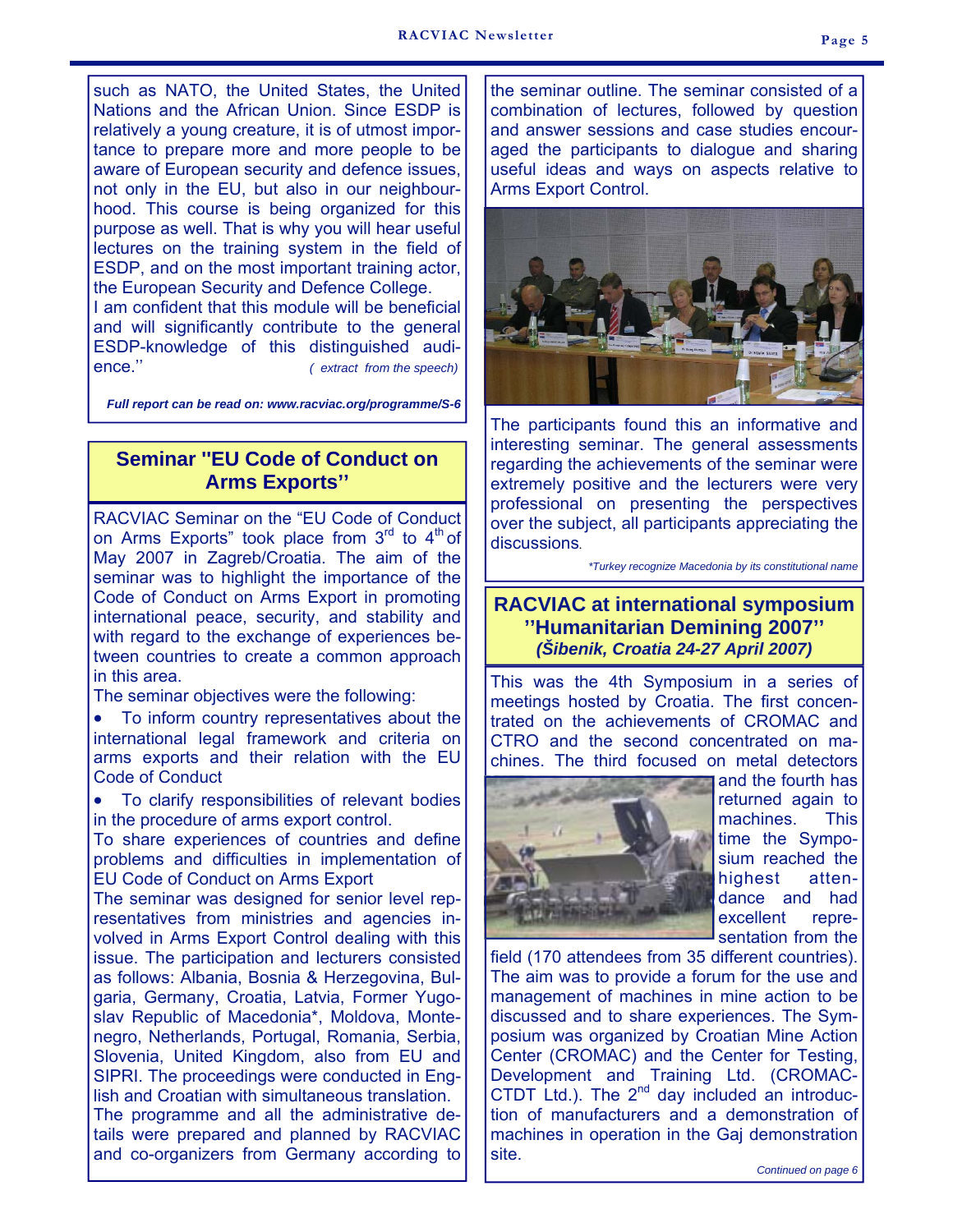The most important conclusions about the use and management of machines in mine action were the following:

Machines are not perfect. They are good but still need some follow-on procedures to confirm quality control.

• A machine operator has a large influence on the performance of machines.

• A machine is not the answer to all problems. A huge change in management thinking and planning is required in order to avoid the purchase of machines that simply stand and rust.

## **Visit of the RACVIAC's Defense Conversion Team to Moldova**

RACVIAC's DCC Expert Team visited Republic of Moldova in the period between 25<sup>th</sup> and 27<sup>th</sup> of April. This three-day assessment activity was the initial part of the RACVIAC's DCC WG1 staff effort to provide requested in-country technical assistance to the Ministry of Defense of the Re-



public of Moldova, considering the further developments and funding of its military personnel transition system (retraining and resettlement). Visit itself was a joint event initiated and organized by the Moldavian Ministry of Defense and the OSCE Mission in Moldova.

Activities started with the high level meeting between The Minister of Defense of The Republic of Moldova, Mr. Pleşca VALERIU and Maj Gen Stergios PAPOTIS, RACVIAC's Director, who personally took part in the work of the RACVIAC's expert team. Additionally, General PAPOTIS had opportunity to meet Vice Minister for Foreign Affairs and European Integrations, Mr. Valeriu OSTALEN.

The expert team was consisted of Mr. Jakob HERADSTVEIT, Mrs. Lena ANDERSSON and Major Davor KIRALJ. Assessment activity itself included various areas of the military personnel transition process, primarily trough individual meetings with expert personnel from corresponding organizations.

## **RACVIAC at "Building and managing European Partnership" seminar**

The seminar "Building and Managing European Partnership" was held from  $30<sup>th</sup>$  to 31<sup>st</sup> May 2007 at the conference room in the Croatian Employers' Association's building at Pavla Hatza 12, Zagreb. Colonel Dragan GOSTOVIC and Major Davor KIRALJ participated in this seminar.

Prior to their participation, Defense Conversion Cell staff was tasked to assess the Seminar participation feasibility, primarily considering possible benefits for the DCC working groups' activities.

The initial findings indicated that there is a high probability that information gained trough this seminar can be used for the benefit of our member countries in the area of defense conversion projects co-finance trough available EU Commission grants. Yet, real benefits are to be fully verified through future actions being recommended by the RACVIAc representatives.

Seminar included thirty-two participants from thirty different public, academic, profitable and non-profitable organizations with extremely various backgrounds and original fields of interest. The Seminar was based on an interactive approach. Individual presentations were followed with questions and discussions. Seminar content was highly specialized and specific experience and profile of participants was taken into consideration. It was conducted in English language and it primarily included following subjects:

- How to identify partners for a joint project?
- What does partnership/consortium agreement mean?
- How to reach satisfying mutual agreement on the budget and organization of the project?
- Project management issues.
- The most efficient methods of partnership network/consortium management.

*Continued on page 7*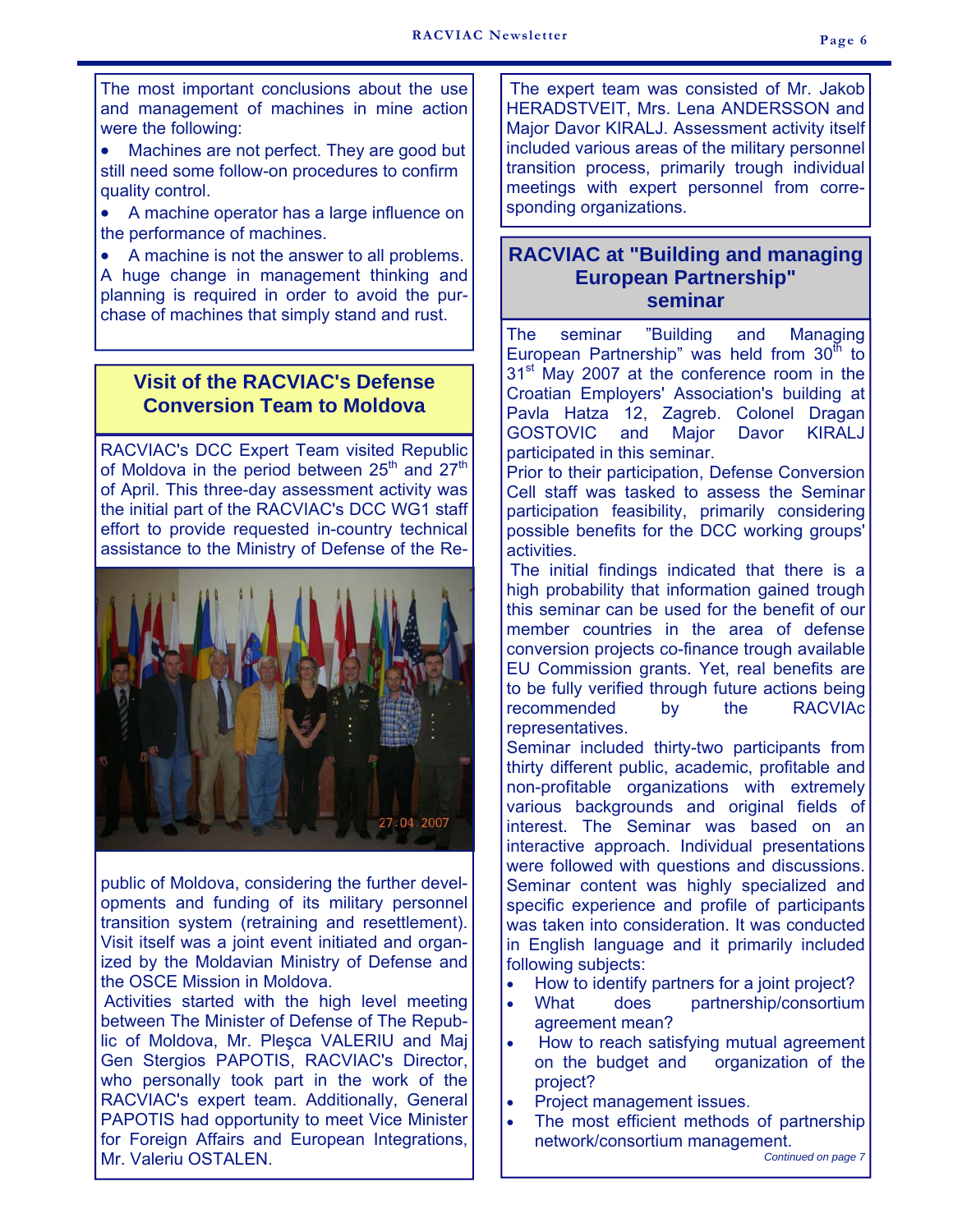We truly believe that there is great potential for RACVIAC to create a new initiative in the field of defense conversion. This initiative should, if it appears to be realistic, enable a new kind of technical support for our member countries - development of joint international projects and their independent competition for available EU funds.

Before any further actions, RACVIAC DCC staff must conduct initial feasibility assessment to verify if the initiative is realistic.

Seminar was prepared and executed by the National Foundation for Civil Society Development as a part of the European Centre for Cross-Sector Patnership Project, in the cooperation with the Welcomeurope France, Croatian Employers' Association and Croatian Center for European Preaccession Programmes.

## **Seminar on Control Measures to Combat the Trafficking in SALW**

Since the illicit trafficking of small arms and light weapons remains one of the biggest problem worldwide, combating the proliferation requires not only curbing but also strengthening control measures on the licit manufacture and trade in small arms and light weapons; as well as developing high common standards on arms transfers, weapons registration and stockpile management. Without the ability of states to trace the flow of firearms, efforts to control other aspects of the arms trade will remain difficult to enforce.

Facing such challenges and accomplishing its Programme, RACVIAC along with the UNODC and sponsored by Germany, have organized a twodays event, titled: "Seminar on Control Measures to Combat the Trafficking in Small Arms and Light Weapons" that occurred in RACVIAC during 28-29 June 2007.

As the UN Firearms Protocol supplements the UN Convention against Transnational Organized Crime, aims to promote, facilitate and strengthen cooperation among States Parties to reduce trafficking in firearms by setting out a comprehensive monitoring system and ratifying the Protocol, the Member States of the United Nations commit themselves to adopting a series of crime-control measures and to introducing into their legislation provisions to criminalize the illicit manufacture and trade of firearms, strengthening government licensing procedures to ensure that the firearms industry operates within a legitimate framework, and establishing effective means of marking and

tracing firearms. Taking into account the regional arms problems, twenty-eight representatives from the SEE countries as Albania, Bosnia and Herzegovina, Bulgaria, Croatia, Former Yugoslav Republic of Macedonia\*, Moldova, Romania, Serbia, and Slovenia, representing relevant ministries, non-governmental organizations, academia and media took part in the Seminar.

Following the main objectives: the UN Instruments, UN Firearms Protocol; the legislative and operational aspects of the Firearms Protocol; marking and tracing of firearms – methods and best practices; record keeping – the requirements of the Protocol and the institutions should maintain records, participants shared their experience, expressed the challenges, the problems, proposing the possible solutions and the way ahead.

Discussing and assessing the regional situation with the illicit trafficking of small arms and light weapons, participants had expressed their will to continue with such forums, widening them to trainings and exercises.

*\*Turkey recognize Macedonia by its constitutional name* 

## **New Operations Officer in RACVIAC**



RACVIAC would like to thank LtC Heinz TRENK for his dedicated work and friendship in the past two years he has been with us. He was working as S3 Operations

Officer. During his tour of duty he was responsible for coordination and control of basic staff work and flow of information within RACVIAC, as well as, for the human resources management and personnel administration of international staff. We will miss him greatly and wish him success in the future on his new post in the Austrian Armed Forces Command in Graz.

At the same time we would like to welcome his successor LtC Manfred BLUMMEL. He already served in RACVIAC on the same post from March 2002 – August 2003. As a former member of the



Austrian Verification Centre he has six years experience in Arms Control. LTC BLÜMMEL is 47 years old, married, has a son at the age of 16 and lives with his family near Graz. He is very interested in every kind of sports. Among other things he gained a diploma as an Austrian Ski-Instructor and he is the national coach of the Austrian Juniors Kickboxing Team.